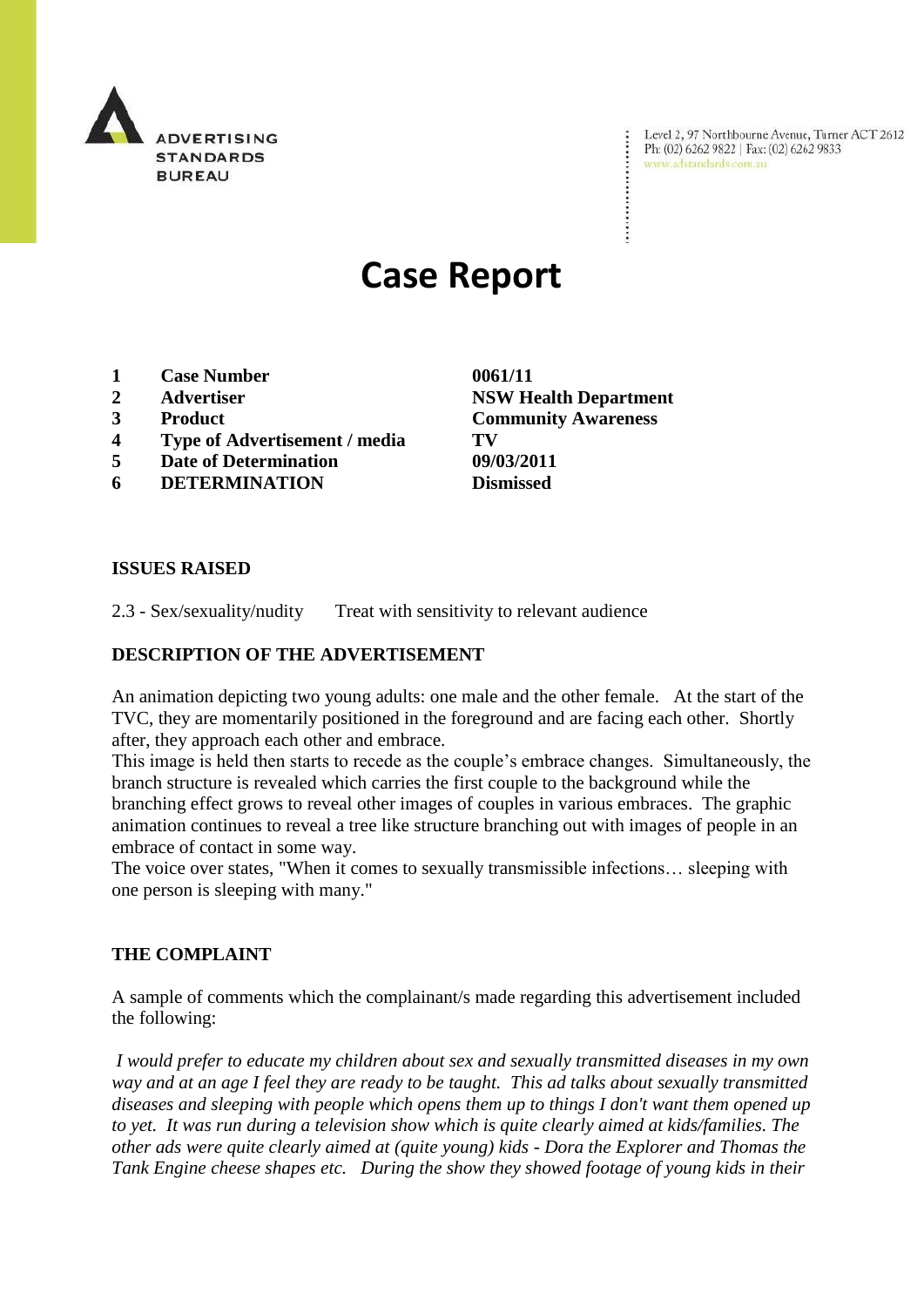*studio audience. This together with the type of other ads shown would indicate that they know young kids are watching yet this ad was popped right in there exposing kids to something that I feel they don't need to be exposed to yet. I feel that it is a parent's choice to shield kids from this sort of thing until they feel the time is right for them to be discussed and from their own perspective and it their own way. I feel this was taken away from me. We very rarely watch commercial TV (preferring DVDs etc) for this reason. I would have thought this show during this time slot would have been safe.*

## **THE ADVERTISER'S RESPONSE**

Comments which the advertiser made in response to the complainant/s regarding this advertisement include the following:

*In order to comprehensively respond to this complaint, and for the Advertising Standards Bureau"s information, I wish to provide some background to the history and development of this significant public health awareness campaign.*

*Background*

*The campaign is a repeat of a previous campaign which was conducted from W/C 30 August to W/C 25 October 2009. The current campaign commenced in W/C 30 January and will conclude W/C 24 April 2011.*

*The media channels selected for the current campaign are:*

*Metropolitan and regional free to air television*

*Metropolitan and regional digital television*

*Indigenous television*

*Cinema*

*Ambient (Washroom)*

*Magazines*

*The campaign has the overall objective of increasing young heterosexual people"s knowledge and awareness of STI testing, treatment and prevention.*

*More specifically, for the primary target audience for this campaign (young heterosexual people) the primary objectives were:*

*• to increase awareness of the high prevalence of STIs and the asymptomatic nature of many STIs and the implications of this in new regular relationships; and* 

*• to increase the awareness and availability of simple testing and treatment / management for STIs.*

*Post campaign evaluation research indicated that overall, the 2009 NSW STI campaign appears to have been quite successful with a high level of campaign recognition (71%) amongst 16-24 year olds.* 

*The research result also indicated that the 15 second TV ad had greater memorability than the 30 second TVC, possibly due to the stronger visual concepts. As a result of this, the 2011 campaign only uses the 15 second commercial.*

*Response*

*The essence of the complaint is the placement of the commercial, and relies upon the appearance of another commercial in the same program for "Dora the Explorer and Thomas the Tank cheese shapes etc." to validate the complaint. This appears to infer that the placement of the STI commercial was inappropriate or has appeared outside its rating restrictions.*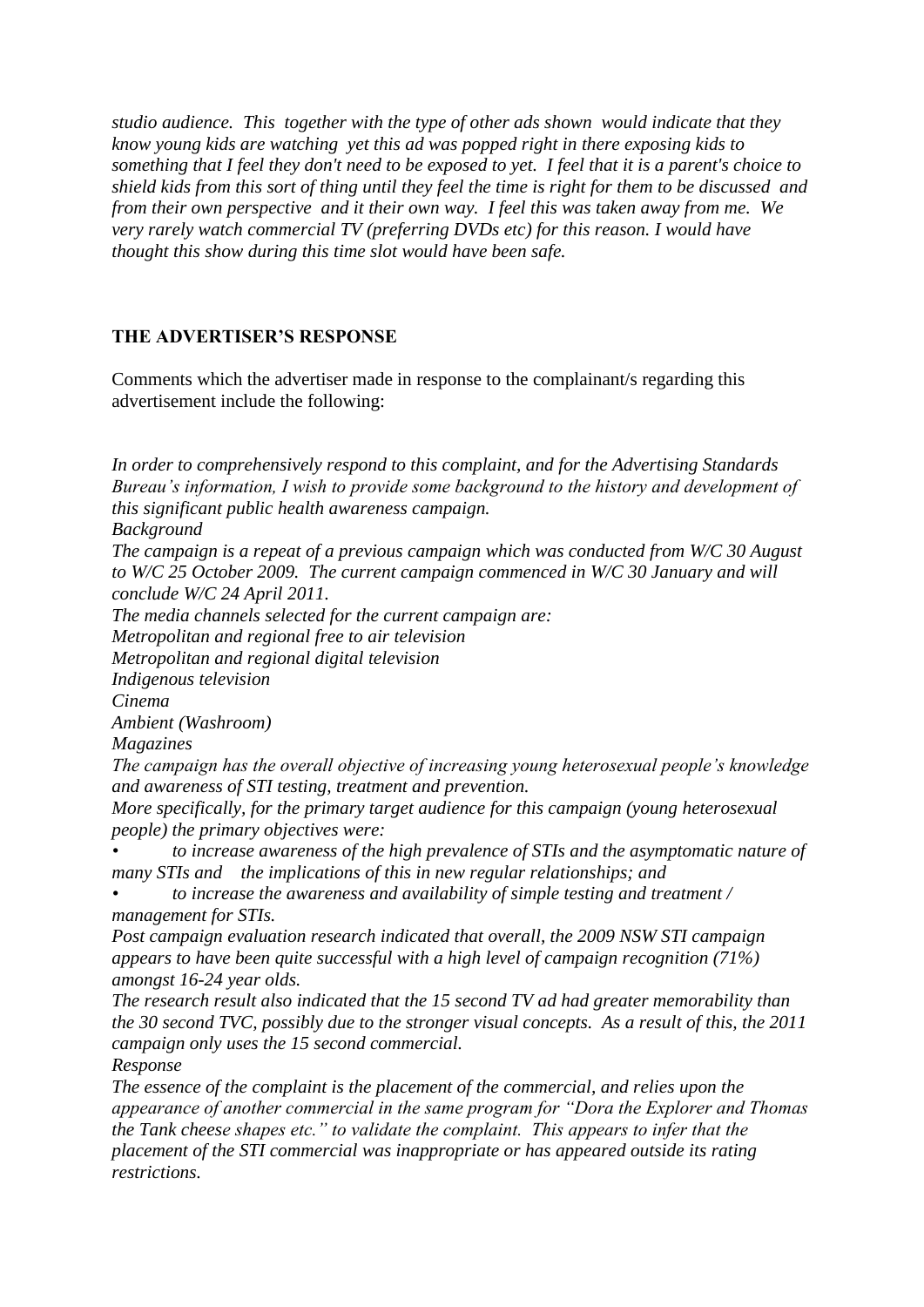*The information supplied by the complainant has been insufficient for either NSW Health or its media and planning agency, Mediacom, to determine the program, station, date or time of the advertisement to which the complainant is referring. Without this information, it has been difficult to verify or respond to the assertion of improper scheduling of the commercial. The "other" commercial the complainant refers to is a commercial for Devondale cheese slices which carries Dora the Explorer and Thomas the Tank images on the packaging of the cheese slices. (Viewed at* 

*http://www.devondale.com.au/promotions/tv\_advertisements.asp#view-ad) While it may have a G rating and would appeal to children through the use of Dora and Thomas vision, the implication that the STI commercial has appeared in a children"s program is erroneous. The NSW Health commercial for STI awareness has been rated by CAD as PG, and I am assured that only programs and time zones that permit the telecast of a PG rated commercial were selected by Mediacom.*

*On NSW Health"s behalf, Mediacom has been in constant contact with the relevant television stations in an attempt to identify any placement of the commercial outside of its PG rating. The station"s logs have been requested and have not been provided in time to form part of this response which is due by 25 February 2011. NSW Health will be pleased to forward the relevant documents supplied by the stations once they have been supplied to us. NSW Health was fastidious when producing the 15 and 30 seconds commercials and worked closely with the producers to ensure that the sensitivities of the community were respected and balanced against the demonstrable need to conduct this crucial public health campaign across NSW. It is worthy to note at this time, that no complaints were received during or after the 2009 campaign.*

#### **THE DETERMINATION**

The Advertising Standards Board ("Board") considered whether this advertisement breaches section 2 of the Advertiser Code of Ethics (the "Code").

The Board noted the complainant's concerns that the advertisement features sexual matters which are not appropriate for the time it was shown.

The Board reviewed the advertisement and noted the advertiser's response.

The Board considered whether the advertisement was in breach of section 2.3 of the Code. Section 2.3 of the Code states: "Advertising or Marketing Communications shall treat sex, sexuality and nudity with sensitivity to the relevant audience and, where appropriate, the relevant programme time zone".

The Board noted that the advertisement is for community awareness about sexually transmitted diseases, and that it has been rated PG by CAD.

The Board noted that there is no nudity in the advertisement and that whilst silhouetted couples are shown embracing there are no sexual acts depicted or clearly described. The Board noted that whilst some members of the community may feel uncomfortable with the